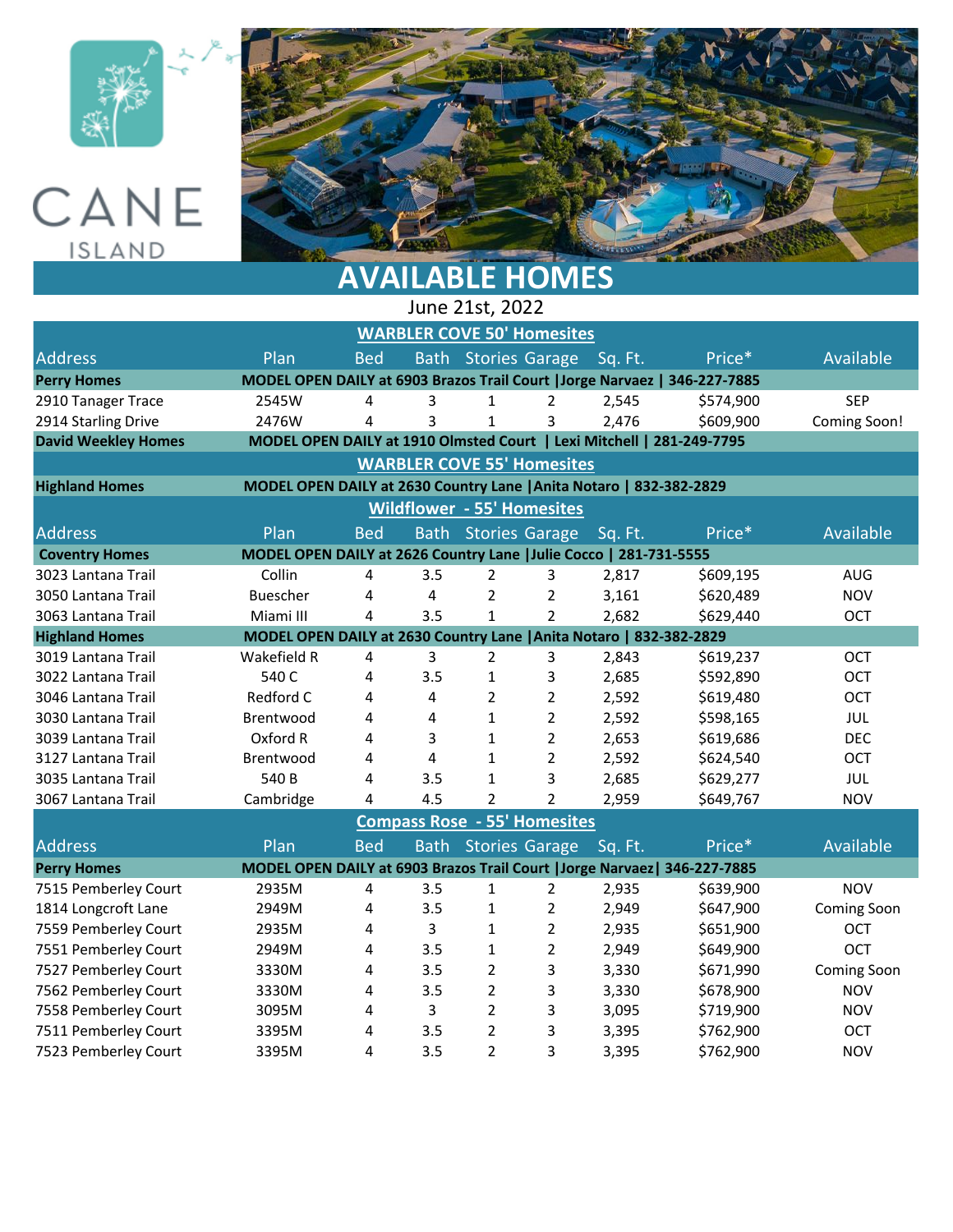| <b>Compass Rose - 55' Homesites</b>                                                                            |                                                                      |            |                |                |                                      |         |                                                                                               |                    |  |
|----------------------------------------------------------------------------------------------------------------|----------------------------------------------------------------------|------------|----------------|----------------|--------------------------------------|---------|-----------------------------------------------------------------------------------------------|--------------------|--|
| <b>Address</b>                                                                                                 | Plan                                                                 | <b>Bed</b> |                |                | <b>Bath Stories Garage</b>           | Sq. Ft. | Price*                                                                                        | Available          |  |
| MODEL OPEN DAILY at 1906 Olmsted Court   Eddie Phelps/Patty Evans   281-249-7796<br><b>David Weekley Homes</b> |                                                                      |            |                |                |                                      |         |                                                                                               |                    |  |
| 2310 Cartesian Street                                                                                          | <b>Kepley Y</b>                                                      | 3          | 2.5            | 1              | 2.5                                  | 2,249   | \$516,669                                                                                     | <b>SEP</b>         |  |
| 2314 Cartesian Street                                                                                          | Edgehill E                                                           | 4          | 3              | 1              | 2.5                                  | 2,609   | \$547,911                                                                                     | OCT                |  |
| 2306 Cartesian Street                                                                                          | Axel                                                                 | 4          | 3.5            | 2              | 2.5                                  | 2,691   | Coming Soon                                                                                   | <b>NOV</b>         |  |
| 2315 Precision Lane                                                                                            | Kepley G                                                             | 3          | 2.5            | 1              | 2.5                                  | 2,233   | \$498,808                                                                                     | OCT                |  |
| 2311 Precision Lane                                                                                            | Hillhaven F                                                          | 3          | 2.5            | 1              | 2.5                                  | 2,331   | \$529,920                                                                                     | OCT                |  |
| 2306 Pecision Drive                                                                                            | Axel                                                                 | 4          | 3.5            | 2              | 2.5                                  | 2,691   | Coming Soon                                                                                   | Coming Soon        |  |
| <b>Coventry Homes</b>                                                                                          | MODEL OPEN DAILY at 2626 Country Lane   Julie Cocco   281-731-5555   |            |                |                |                                      |         |                                                                                               |                    |  |
| 2327 Lambert Drive                                                                                             | Miami III                                                            | 4          | 3.5            | 1              | 3                                    | 2,538   | \$578,995                                                                                     | <b>Coming Soon</b> |  |
| 7314 Lagrange Point                                                                                            | Anson                                                                | 4          | 4              | 1              | 3                                    | 2,658   | \$592,223                                                                                     | <b>Coming Soon</b> |  |
| 7306 Lagrange Point                                                                                            | Ingleside                                                            | 4          | 3              | $\overline{2}$ | 3                                    | 3,061   | \$652,181                                                                                     | Coming Soon        |  |
|                                                                                                                |                                                                      |            |                |                | <b>MONARCH FIELDS -60' Homesites</b> |         |                                                                                               |                    |  |
| <b>Address</b>                                                                                                 | Plan                                                                 | <b>Bed</b> | <b>Bath</b>    |                | <b>Stories Garage</b>                | Sq. Ft. | Price*                                                                                        | Available          |  |
| <b>David Weekley Homes</b>                                                                                     |                                                                      |            |                |                |                                      |         | MODEL OPEN DAILY at 1910 Olmsted Court   Eddie Phelps/Patty Evans   281-249-7796              |                    |  |
| 7342 Orangetip Road                                                                                            | <b>Birkshire</b>                                                     | 4          | 3              | 1              | 3                                    | 2,870   | \$614,191                                                                                     | <b>AUG</b>         |  |
| <b>Perry Homes</b>                                                                                             | MODEL OPEN DAILY at 2707 Country Lane   Brianna Long   281-371-0200  |            |                |                |                                      |         |                                                                                               |                    |  |
| 7246 Monarch Drive                                                                                             | 2949W                                                                | 4          | 3              | 1              | 2                                    | 2,944   | \$644,900                                                                                     | <b>AUG</b>         |  |
| 7251 Monarch Drive                                                                                             | 2944W                                                                | 4          | 3.5            | 1              | 3                                    | 2,944   | \$674,900                                                                                     | JUL                |  |
| 7330 Orangetip Road                                                                                            | 3203W                                                                | 4          | 3.5            | 2              | 3                                    | 3,203   | \$750,900                                                                                     | <b>NOV</b>         |  |
| 7303 Monarch Drive                                                                                             | 3395W                                                                | 4          | 3.5            | $\overline{2}$ | 3                                    | 3,395   | \$744,900                                                                                     | Move-In Ready      |  |
| 7334 Orangetip Road                                                                                            | 3394W                                                                | 5          | $\overline{4}$ | $\overline{2}$ | 3                                    | 3,394   | \$778,900                                                                                     | OCT                |  |
|                                                                                                                |                                                                      |            |                |                | <b>Royal Manor -60' Homesites</b>    |         |                                                                                               |                    |  |
| <b>Address</b>                                                                                                 | Plan                                                                 | <b>Bed</b> | <b>Bath</b>    |                | <b>Stories Garage</b>                |         | Price*                                                                                        | Available          |  |
| <b>Chesmar</b>                                                                                                 |                                                                      |            |                |                |                                      | Sq. Ft. | MODEL COMING SOON 1814 Rosings Way   Shea Phillips   shea.phillips@chesmar.com   361-648-9252 |                    |  |
| 7407 Hanover Lane                                                                                              | Hillcrest A                                                          | 4          | 3              | $\mathbf{1}$   | 3                                    | 2,366   | \$529,990                                                                                     | <b>SEP</b>         |  |
| 7414 Hanover Lane                                                                                              | Larkspur B                                                           | 4          | 3.5            | $\mathbf{1}$   | 3                                    | 2,613   | \$569,990                                                                                     | <b>SEP</b>         |  |
|                                                                                                                |                                                                      |            |                |                |                                      |         |                                                                                               |                    |  |
|                                                                                                                |                                                                      |            |                |                | <b>THE SPRINGS- 65' Homesites</b>    |         |                                                                                               |                    |  |
| <b>Address</b>                                                                                                 | Plan                                                                 | <b>Bed</b> |                |                | <b>Bath Stories Garage</b>           | Sq. Ft. | Price*                                                                                        | <b>Available</b>   |  |
| <b>David Weekley Homes</b>                                                                                     |                                                                      |            |                |                |                                      |         | MODEL OPEN DAILY at 1906 Olmsted Court   Eddie Phelps/ Patty Evans   281-249-7796             |                    |  |
| 3211 Brays Point                                                                                               | Larkwood                                                             | 4          | 3              | $\mathbf{1}$   | 3                                    | 2773    | \$644,142                                                                                     | <b>NOV</b>         |  |
| 3215 Brays Point                                                                                               | Leeward                                                              | 4          | 3.5            | 1              | 4                                    | 3344    | \$690,412                                                                                     | <b>NOV</b>         |  |
| 6906 San Bernard Trail                                                                                         | Glenmeade                                                            | 4          | 3.5            | 2              | 3                                    | 3918    | \$730,826                                                                                     | <b>SEP</b>         |  |
| 3239 Caney Drive                                                                                               | Layton                                                               | 4          | $3.5 + 5$      | $\overline{2}$ | 3                                    | 4112    | \$760,032                                                                                     | <b>NOV</b>         |  |
| <b>Highland Homes</b>                                                                                          | MODEL OPEN DAILY at 2630 Country Lane   Anita Notaro   832-382-2829  |            |                |                |                                      |         |                                                                                               |                    |  |
| 7030 San Bernard Trail                                                                                         | 216 E                                                                | 4          | 3.5            | 1              | 3                                    | 3,050   | \$694,717                                                                                     | <b>NOV</b>         |  |
| 7026 San Bernard Trail                                                                                         | 215                                                                  | 4          | 3.5            | 1              | 3                                    | 3,009   | \$697,435                                                                                     | JUL                |  |
| 6922 San Bernard Trail                                                                                         | 216 D                                                                | 4          | 3.5            | 1              | 3                                    | 3,050   | \$699,029                                                                                     | Move-In Ready      |  |
| 7010 San Bernard Trail                                                                                         | 220 A                                                                | 4          | $4.5 + 5$      | 2              | 3                                    | 3,520   | \$739,550                                                                                     | DEC                |  |
| 7118 San Bernard Trail                                                                                         | 208 B                                                                | 5          | 4.5            | 2              | 3                                    | 3,823   | \$744,014                                                                                     | Move-In Ready      |  |
| 7014 San Bernard Trail                                                                                         | 223 E                                                                | 5          | $5.5 + 5$      | $\overline{2}$ | 3                                    | 4,146   | \$781,610                                                                                     | <b>NOV</b>         |  |
| The Uplands- 70' Homesites                                                                                     |                                                                      |            |                |                |                                      |         |                                                                                               |                    |  |
| <b>Address</b>                                                                                                 | Plan                                                                 | <b>Bed</b> | <b>Bath</b>    |                | <b>Stories Garage</b>                | Sq. Ft. | Price*                                                                                        | Available          |  |
| <b>Coventry Homes</b>                                                                                          | MODEL OPEN DAILY at 7111 Founders Blvd   Tina Krause   713-730-7898  |            |                |                |                                      |         |                                                                                               |                    |  |
| 3110 Grassland Court                                                                                           | Meadowlakes                                                          | 4          | 3.5            | 1              | 3                                    | 2,904   | \$724,482                                                                                     | AUG                |  |
| 6914 Shoreline View Drive                                                                                      | Anahuac                                                              | 4          | 4.5            | 2              | 3                                    | 3,848   | \$846,917                                                                                     | <b>SEP</b>         |  |
| <b>Shea Homes</b>                                                                                              | MODEL OPEN DAILY at 7110 Founders Blvd   Kim Marteeny   832-869-4026 |            |                |                |                                      |         |                                                                                               |                    |  |
| 3223 North Upland Street                                                                                       | 6025B                                                                | 4          | 3.5            | 1              | 3                                    | 3,404   | \$813,381                                                                                     | JAN                |  |
| 6906 Shoreline View Drive                                                                                      | 6040 A                                                               | 5          | 4.5            | $\overline{2}$ | 3                                    | 4564    | \$971,639                                                                                     | FEB                |  |